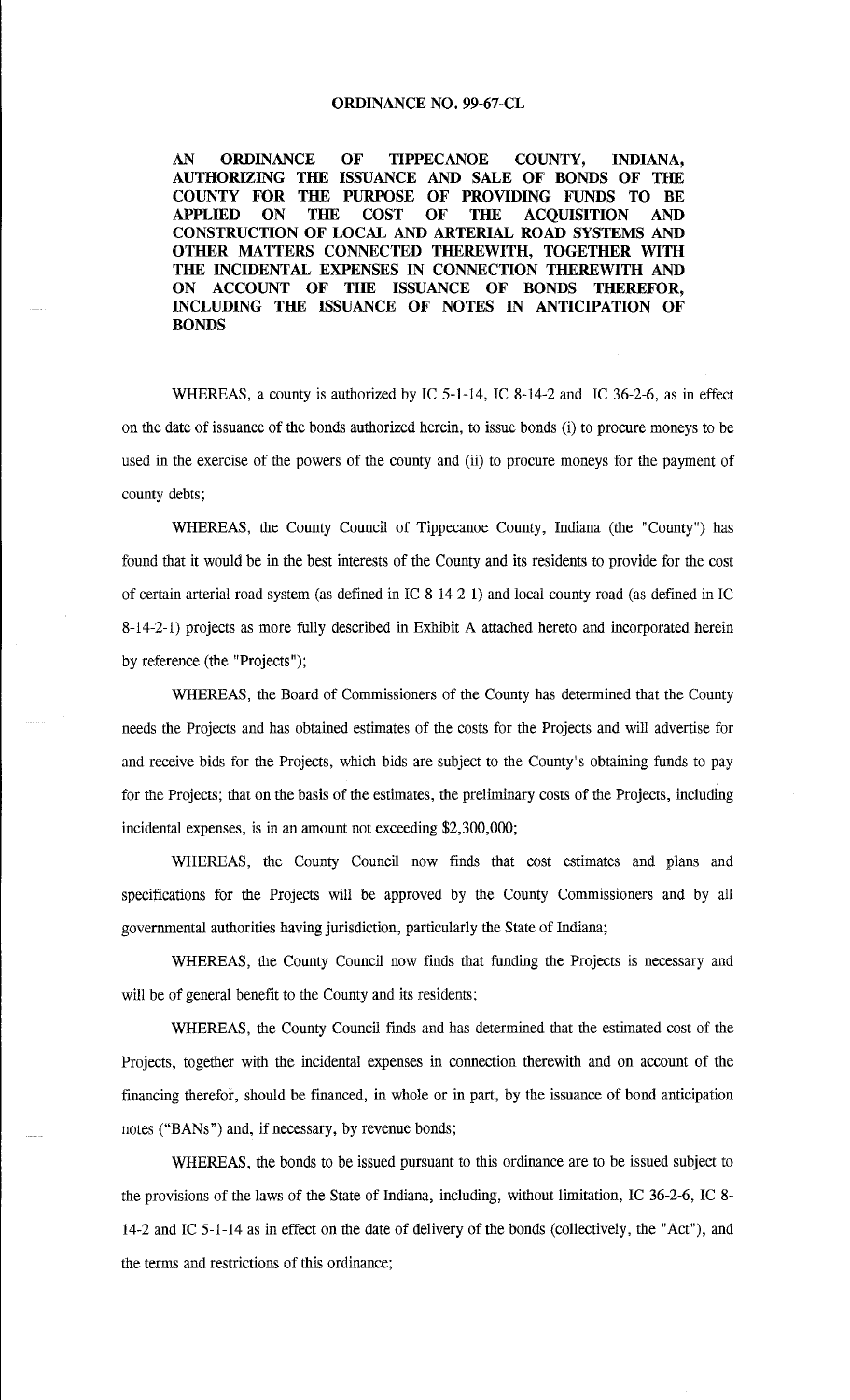WHEREAS, the total indebtedness of the County, including the amount of the bonds authorized by this ordinance (assuming all such indebtedness constitutes debt in the constitutional sense under the Indiana Constitution), is \$9,350,000 and does not exceed any constitutional or statutory limitations on indebtedness, and the net assessed valuation of taxable property in the County, as shown by the last complete and full assessment for state and county taxes is \$1,506,369,955; and

WHEREAS, the County Council now finds that all conditions precedent to the adoption of an ordinance authorizing the issuance of the BANs and bonds have been complied with in accordance with the provisions of the Act;

NOW, THEREFORE, BE IT ORDAINED BY THE COUNTY COUNCIL OF TIPPECANOE COUNTY, INDIANA THAT:

Section 1. The County proceed with the Projects as set forth in this ordinance. The cost of the Projects funded with proceeds of the bonds or BANs shall not exceed the sum of \$2,300,000 plus investment earnings on the BAN and bond proceeds, without further authorization from this County Council. The Projects shall be completed and the BANs or bonds herein authorized shall be issued pursuant to and in accordance with the Act.

Section 2. (a) The County shall issue its BANs for the purpose of procuring interim financing to apply on the cost of the Projects. The County shall issue its BANs in an amount not to exceed Two Million Three Hundred Thousand Dollars (\$2,300,000) to be designated "Bond Anticipation Notes of , " to be completed with the year in which the BANs are issued. The BANs shall be sold at not less than 99.7% of their par value, shall be numbered consecutively from l upward, shall be in multiples of \$1 with a minimum denomination of \$5,000 as set forth in the Purchase Agreement for the BANs, shall be dated as of the first day of the month in which they are sold or the date of delivery thereof, and shall bear interest at a rate not to exceed 6% per annum (the exact rate or rates to be determined through bidding or negotiations with the purchaser of the BANs). Principal and interest on the BANs shall be payable (i) upon maturity, (ii) semiannually on the first day of the month selected by the Auditor at the advice of the County's financial advisor, or (iii) monthly on the first day of each month as selected by the Auditor at the advice of the County's financial advisor, beginning no later than the first day of the second month following the issuance of the BANs, as set forth in the Purchase Agreement for the BANs. Interest on the BANs shall be calculated on the basis of a year consisting of twelve thirty-day months. The County may receive payment on the BANs in installments, and in that case, interest on the BANs will accrue on each advance from the date that advance is received by the County. The BANs will mature no later than two years after their date of delivery. The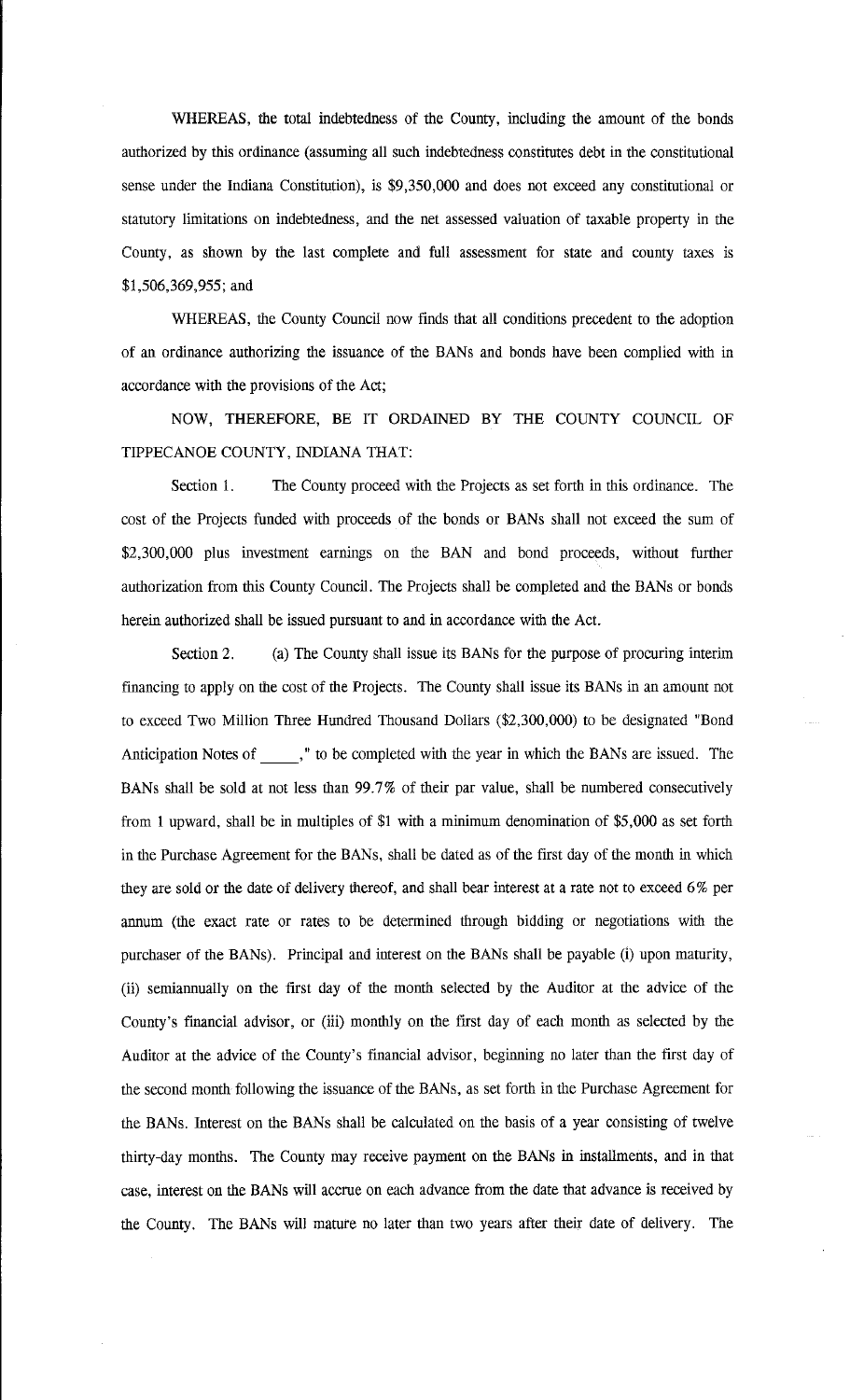BANs are subject to renewal or extension at an interest rate or rates not to exceed 6% per annum (the exact rate or rates to be negotiated with the purchaser of the BANs or determined by bidding). The term of the BANs and all renewal BANs may not exceed five years from the date of delivery of the initial BANs. The BANs shall be registered in the name of the purchasers thereof.

The BANs shall be issued pursuant to the Act. The principal of and interest on the BANs shall be payable from the issuance of revenue bonds and from funds deposited in the County's local road and street account ("Road and Street Account"). The bonds will be payable solely out of funds held in the Road and Street Account.

(b) The County shall issue, if necessary, its bonds in an amount not to exceed \$2,300,000 to be designated "Local Road and Street Revenue Bonds of \_\_\_\_", to be completed with the year in which the bonds are issued, for the purpose of procuring funds to apply on the cost of the Projects, refunding the BANs, if issued, and issuance costs. The bonds shall be issued and sold at a price not less than 99. 7% of the par value thereof in fully registered form in any denomination numbered consecutively from 1 up, originally dated as of the first day of the month in which they are sold or the date of delivery, as determined by the County Auditor, and shall bear interest at a rate or rates not exceeding 6% per annum (the exact rate or rates to be determined by bidding). Principal and interest shall be either payable semiannually or monthly or the first day of each month selected by the County Auditor with the advice of the County's financial advisor, as set forth in the Purchase Agreement for the bonds. The bonds shall mature over a period not to exceed two (2) years and in amounts which achieve as level debt service as practicable taking into account a minimum denomination of \$1.

Each bond shall bear the original date, which shall be the first day of the month in which the bonds are sold or the date of delivery, as determined by the County Auditor, and the date of authentication of such bond. Bonds authenticated on or before the fifteenth day of the month preceding the first payment date shall bear interest from the original date. Each bond authenticated thereafter shall bear interest from the payment date to which interest has been paid next preceding the date on which it is authenticated, unless it is authenticated on or after the sixteenth day of the month immediately preceding an interest payment date, in which case it shall bear interest from such payment date. If at the time of authentication of any bond, interest is in default thereon, such bond shall bear interest from the date to which interest has been paid in full.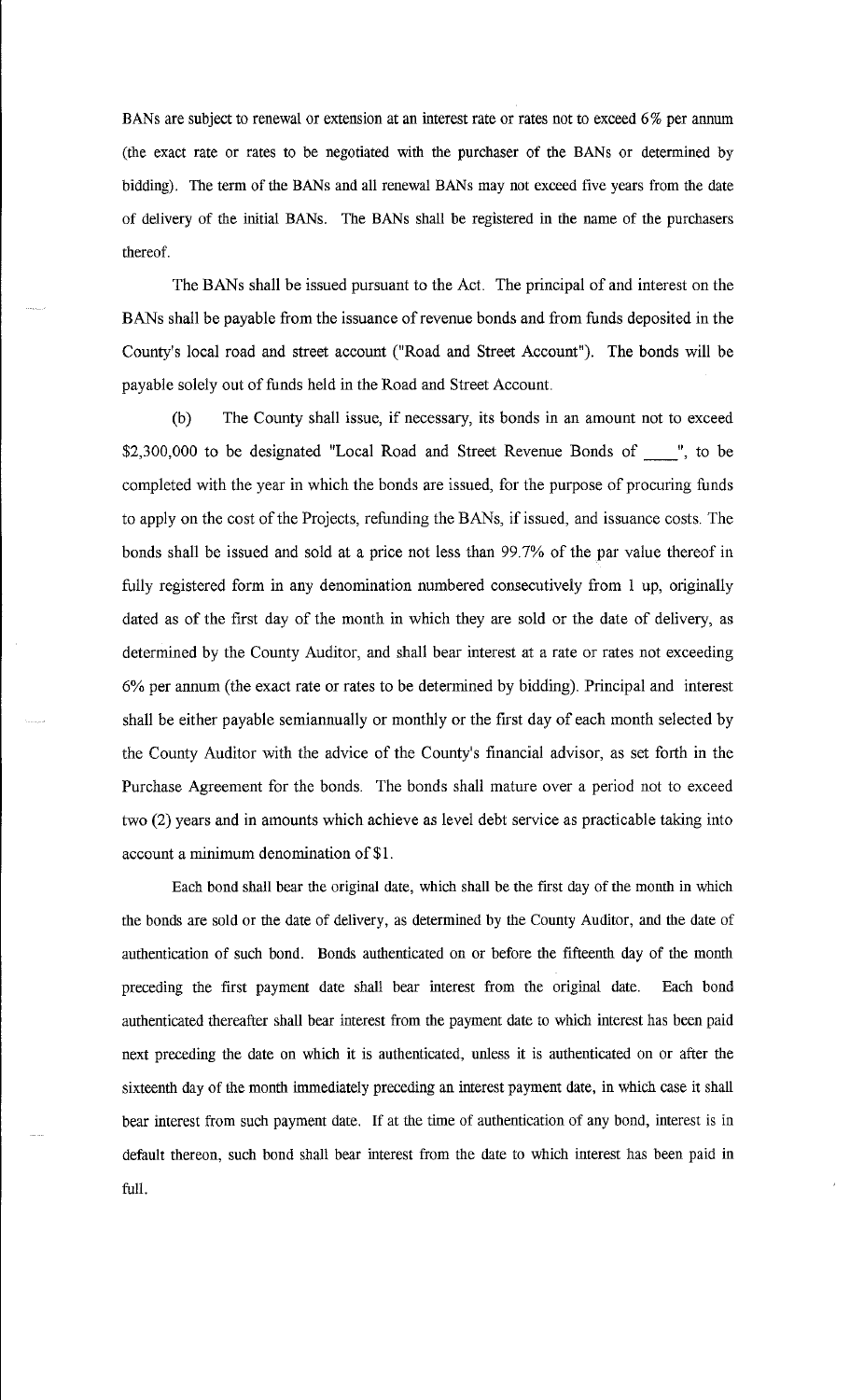(c) The Board of Commissioners and the County Auditor are authorized and directed to appoint a qualified banking institution to serve as Registrar and Paying Agent ("Registrar" or "Paying Agent") for the bonds and the BANs, which shall be charged with the responsibility of authenticating the bonds and the BANs, as the case may be. The County Auditor is hereby authorized to enter into such agreements or understandings with such bank as will enable the bank to perform the services required of a Registrar and Paying Agent. The County Auditor is further authorized to pay such fees as the bank may charge for the services it provides as Registrar and Paying Agent, and such fees may be paid from the fund established to pay the principal of and interest on the bonds and the BANs. Upon agreement between the County and the purchaser for the bonds or the BANs, as the case may be, the County Auditor may be designated as the Registrar and Paying Agent, and, in that case, shall be charged with all responsibilities of a Registrar and Paying Agent.

(d) All payments of principal and interest of the bonds and the BANs (except for the final payments) shall be payable by check mailed by first class mail one business day prior to the payment date or delivered on the payment date to the person in whose name such bond or BAN is registered on the bond register maintained at the office of the Registrar and Paying Agent as of the fifteenth day of the month preceding such payment date. The Paying Agent shall be instructed to wire transfer payments by 1:00 p.m. (New York City Time) so such payments are received at the depository by 2:30 p.m. (New York City Time). The final payment of principal and interest on the BANs and the bonds shall be payable upon presentation of the BANS or bonds, respectively, at the principal office of the Registrar and Paying Agent in lawful money of the United States of America. The BANs and bonds are transferable by the registered owner at the principal office of the Registrar and Paying Agent upon presentation and surrender of a BAN or bond, and on presentation of a duly executed written instrument of transfer acceptable to the County and Registrar, and thereupon a new BAN or BANs or bond or bonds, as the case may be, of the same aggregate principal amount and maturity and in authorized denominations will be issued to the transferee or transferees in exchange therefor. The BANs and bonds may be exchanged upon surrender at the principal office of the Registrar and Paying Agent, duly endorsed by the registered owner for the same aggregate principal amount of BANs or bonds, respectively, of the same maturity in authorized denominations as the owner may request.

Each of the bonds and BANs shall be executed in the name of the County by the manual or facsimile signatures of the Board of Commissioners and attested by the manual or facsimile signature of the County Auditor who shall affix or imprint by facsimile or any other means the seal of the County to each of the bonds and BANs. The Board of Commissioners and the County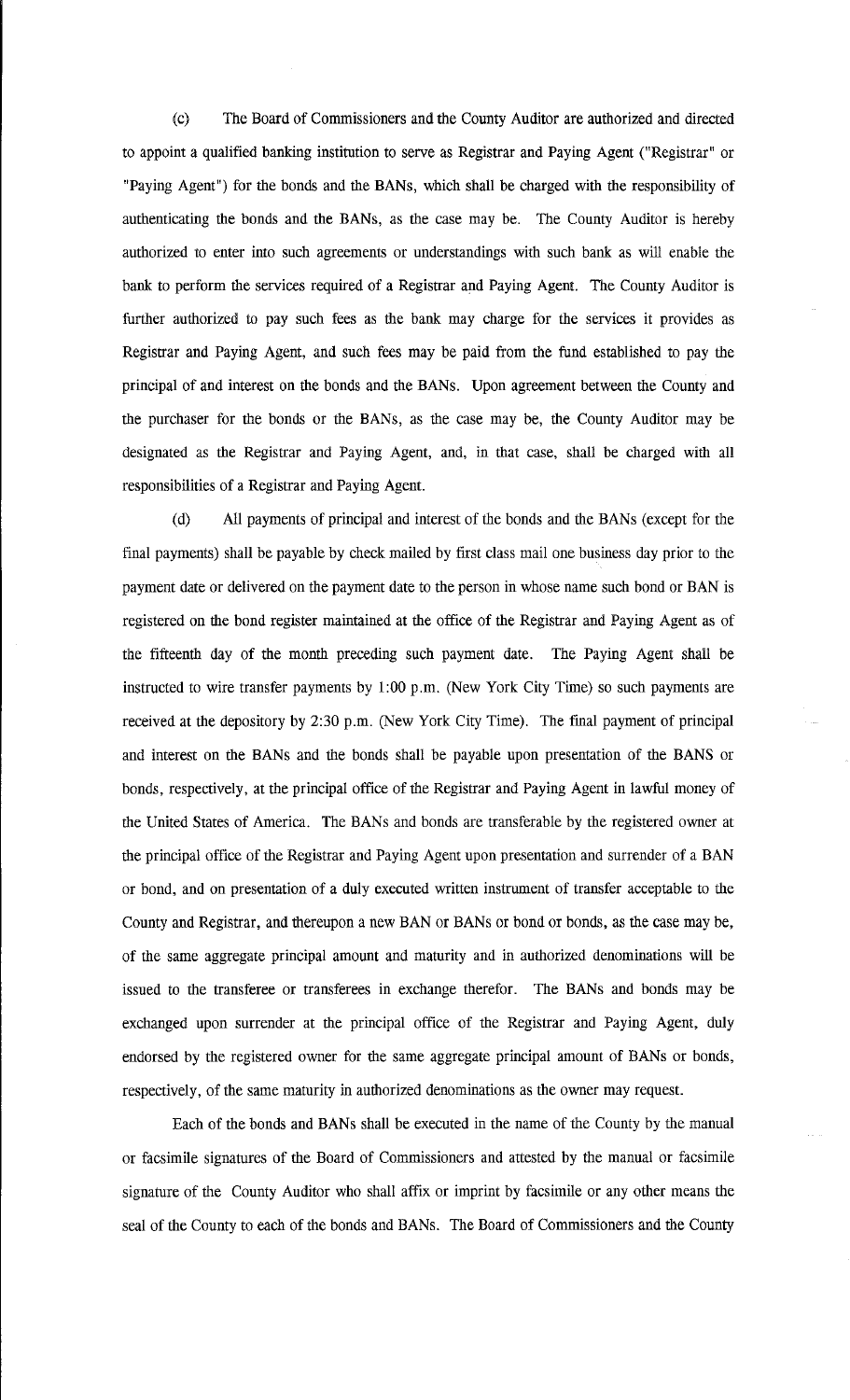Auditor, by the execution of a Signature and No Litigation Certificate, shall adopt as and for their own proper signatures their facsimile signatures appearing on said bonds and BANs. If any official whose signature or facsimile of whose signature shall appear on the bonds or BANs shall cease to be such officer before the issuance, authentication or delivery of such bonds or BANs, such signature or such facsimile shall, nevertheless, be valid and sufficient for all purposes, the same as if that official had remained in office until delivery.

No BAN or bond shall be valid or obligatory for any purposes, unless and until authenticated by the Registrar. The County and the Paying Agent may deem and treat the person in whose name a BAN or bond is registered on the bond register as the absolute owner thereof for all purposes, notwithstanding any notice to the contrary.

Section 3. (a) The BANs are not prepayable by the County prior to maturity.

(b) The bonds are prepayable by the County, in whole or in part, at any time upon seven days' notice to the owner of the bonds without any premium, plus in each case accrued interest to the date fixed for redemption.

Section 4. The bonds, as to both principal and interest, shall be payable solely from funds held in the Road and Street Account. The BANs are payable solely as described in Section 2(a). The County hereby irrevocably pledges the funds required to be deposited in the Road and Street Account to the payment of the BANs and bonds, such pledge to be effective pursuant to IC 5-1-14-4 without the filing or recording of this ordinance or any other instrument. THE BANS AND THE BONDS ARE WITHIN EVERY LIMIT OF INDEBTEDNESS OF THE COUNTY AS PRESCRIBED BY THE CONSTITUTION OF THE STATE OF INDIANA. THE BONDS DO NOT CONSTITUTE A GENERAL OBLIGATION OF THE COUNTY, BUT ARE PAYABLE SOLELY FROM FUNDS HELD IN THE ROAD AND STREET ACCOUNT. NEITHER THE FULL FAITH AND CREDIT OR THE TAXING POWER OF THE COUNTY IS PLEDGED TO THE PAYMENT OF THE BANS OR THE BONDS.

Section 5. The bonds shall be issued in substantially the following form, all blanks to be filled in properly prior to delivery:

## UNITED STATES OF AMERICA

## STATE OF INDIANA TIPPECANOE

#### COUNTY OF

## LOCAL ROAD AND STREET REVENUE BOND OF

Interest Rate Date

Maturity Date **Original Date** Authentication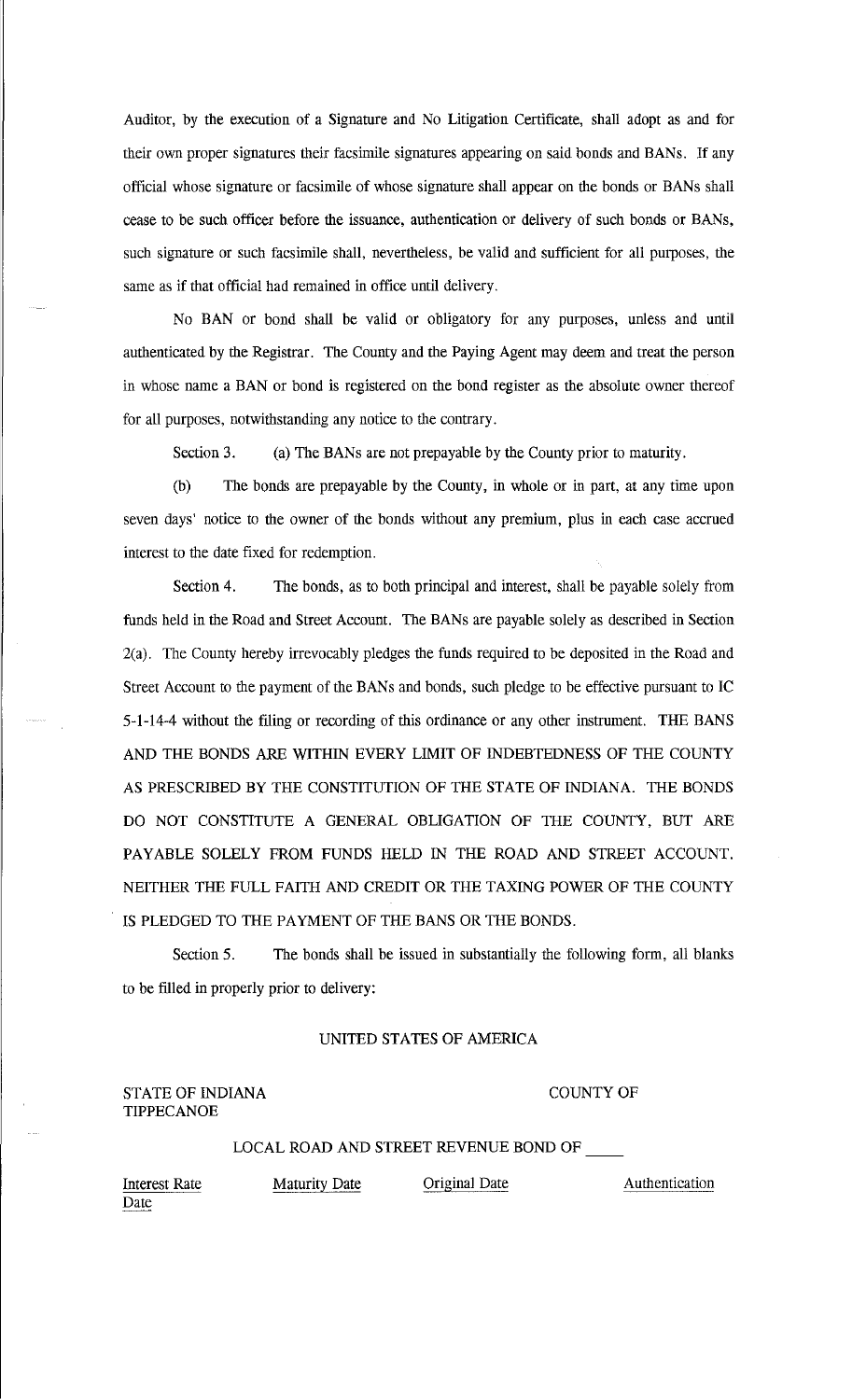### Registered Owner:

Principal Sum:

Tippecanoe County, Indiana, a political subdivision organized and existing under the laws of the State of Indiana, for value received, hereby acknowledges itself indebted and promises to pay to the Registered Owner named above in accordance with the schedule attached as Exhibit A hereto, or registered assigns, the Principal Sum set forth above on or before the Maturity Date set forth above and to pay interest thereon at the rate per annum stated above from the payment date next preceding the date of authentication hereof unless this bond is the payment date next preceding the date of authentication hereof unless this bond is<br>authenticated on or before  $\overline{\phantom{a}}$ ,  $\overline{\phantom{a}}$ , in which case interest shall be paid from the Original Date, or unless this bond is authenticated on or after the fifteenth day of the month immediately preceding a payment date and on or before such payment date in which case interest shall be paid from such payment date, which interest is payable on  $1<sup>st</sup>$  and  $1<sup>st</sup>$  [on the first day of each month], beginning on  $\qquad \qquad$ ,

until the Principal Sum has been paid.

[The County has designated the bonds as qualified tax-exempt obligations to qualify the bonds for the \$10,000,000 exception from the provisions of Section 265(b) of the Internal Revenue Code of 1986 relating to the disallowance of 100% of the deduction for interest expense allocable to tax-exempt obligations.]

The bonds of this issue are subject to redemption at the option of the County on any date upon seven days' notice, without penalty, plus accrued interest to the date of redemption.

Principal and interest (except for the final payment) shall be payable by check mailed by first class mail one business day prior to the payment date or delivered on the payment date to the person in whose name this bond is registered as of the fifteenth day of the month preceding such payment date. The Paying Agent shall be instructed to wire transfer payments by 1:00 p.m. (New York City Time) so such payments are received at the depository by 2:30 p.m. (New York City Time). The final payment of principal and interest of this bond shall be payable upon present at the orientation of the office of the orientation of the orientation of the orientation of  $\overline{R}$ , ("Registar" or "Paying Agent") in lawful money

of the United States of America.

This bond is one of an issue of bonds aggregating Dollars (\$ ), of like tenor and effect, except as to numbering, date, denomination, rates of interest and dates of maturity, issued by Tippecanoe County pursuant to an ordinance adopted by the County Council of the County on 1999 (the "Ordinance"), and in strict compliance with the governing statutes of the State of Indiana, particularly the Indiana Code, Title 36, Article 2, Title 8, Article 14, Chapter 2, and Title 5, Article 1, Chapter 14, for the purpose of providing the cost of certain road projects as described in the Ordinance, refunding interim notes issued in anticipation of bonds, and incidental expenses incurred in connection therewith, as more fully described in the Ordinance.

This bond is transferable by the registered owner hereof at the office of the Tippecanoe County Auditor, as Registrar and Paying Agent, upon presentation and surrender of this bond and on presentation of a duly executed written instrument of transfer or exchange acceptable to the Registrar, and thereupon a new bond or bonds of the same aggregate principal amount and maturity and in authorized denominations will be issued to the transferee or transferees in exchange therefor. This bond may be exchanged upon surrender hereof at the office of the Tippecanoe County Auditor, endorsed by the registered owner, for the same aggregate principal amount of bonds of the same maturity and in authorized denominations as the owner may request.

If this bond shall not be presented for redemption or payment on the date fixed therefor, the County may deposit in trust with its depository bank, an amount sufficient to pay such bond or the redemption price, as the case may be, and thereafter the registered owner shall look only to the funds so deposited in trust with said bank for payment and the County shall have no further obligation or liability in respect thereto. THE OWNER OF THIS BOND, BY ACCEPTANCE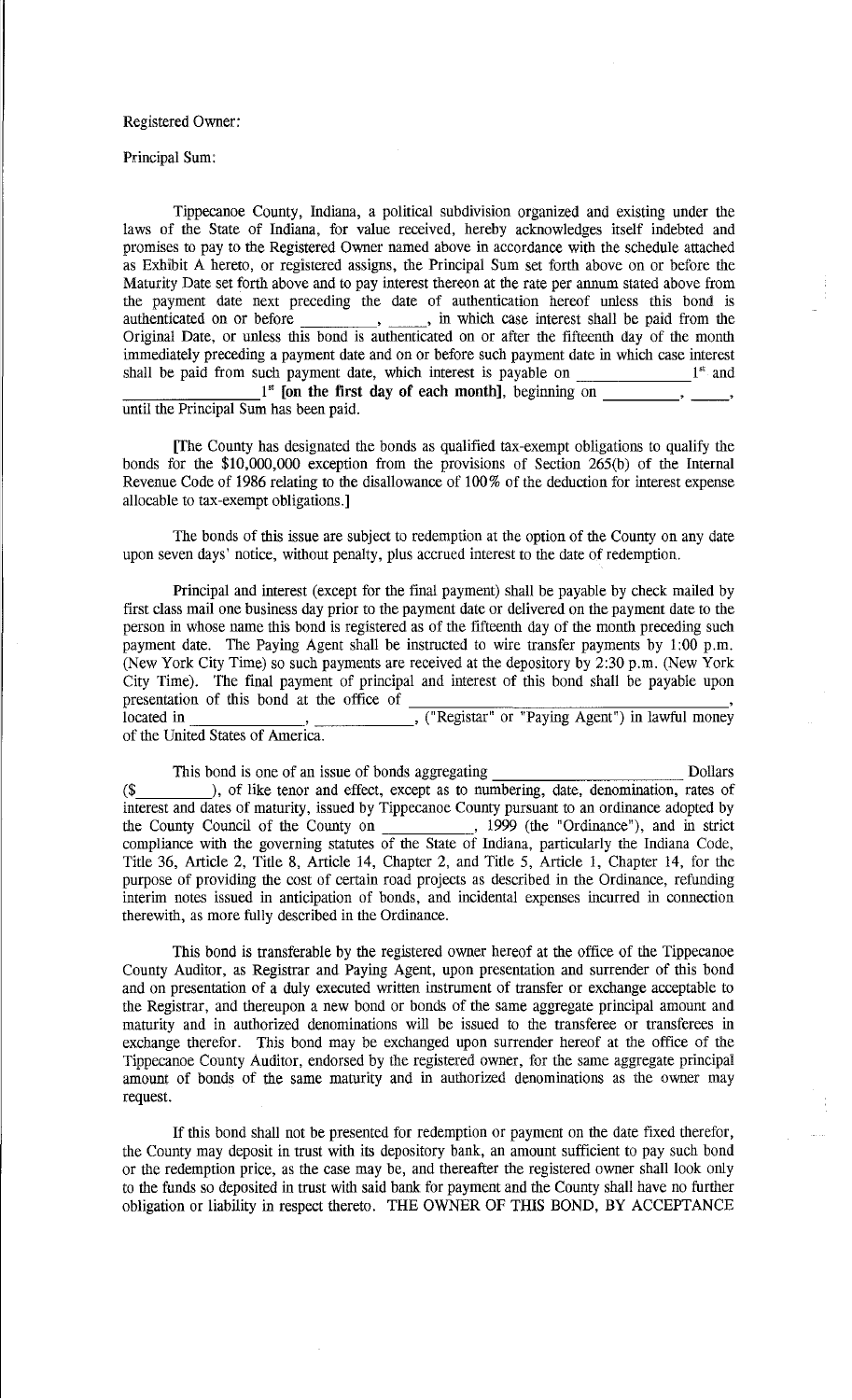OF THIS BOND, HEREBY AGREES TO ALL OF THE TERMS AND PROVISIONS IN THE BOND ORDINANCE.

The bonds are issuable only in fully registered form in a minimum denomination of \$5,000.

The County and Registrar may deem and treat the person in whose name this bond is registered as the absolute owner hereof.

It is hereby certified and recited that all acts, conditions and things required by law and the constitution of the State of Indiana to be done precedent to and in the issuance, sale and delivery of this bond have been properly done, happened and performed in regnlar and due form as provided by law, and that the bonds of this issue do not exceed any constitutional or statutory limitation of indebtedness.

The bonds do not constitute a general obligation of the County but are payable solely out of funds deposited in the County's Local Road and Street Account which have been irrevocably pledged to the payment of this bond. The County has reserved the right to issue additional bonds on a parity with this bond upon compliance with the conditions set forth in the Ordinance. **THE BONDS DO NOT CONSTITUTE A GENERAL OBLIGATION OF THE COUNTY, BUT ARE PAYABLE SOLELY FROM FUNDS HELD IN THE ROAD AND STREET ACCOUNT. NEITHER THE FULL FAITH AND CREDIT OR THE TAXING POWER OF THE COUNTY IS PLEDGED TO THE PAYMENT OF THE BONDS.** 

This bond shall not be valid or become obligatory for any purpose until authenticated by the Registrar.

IN WITNESS WHEREOF, Tippecanoe County, Indiana, has caused this bond to be executed in its name by the manual or facsimile signatures of its Board of Commissioners, its corporate seal to be hereunto affixed or imprinted manually or by facsimile and attested by the manual or facsimile signature of its Auditor.

TIPPECANOE COUNTY, INDIANA

Commissioner

Commissioner

Commissioner

(SEAL)

Attested:

**Auditor** 

#### CERTIFICATE OF AUTHENTICATION

This bond is one of the bonds described in the within mentioned Ordinance.

<sub>--</sub>, as Registrar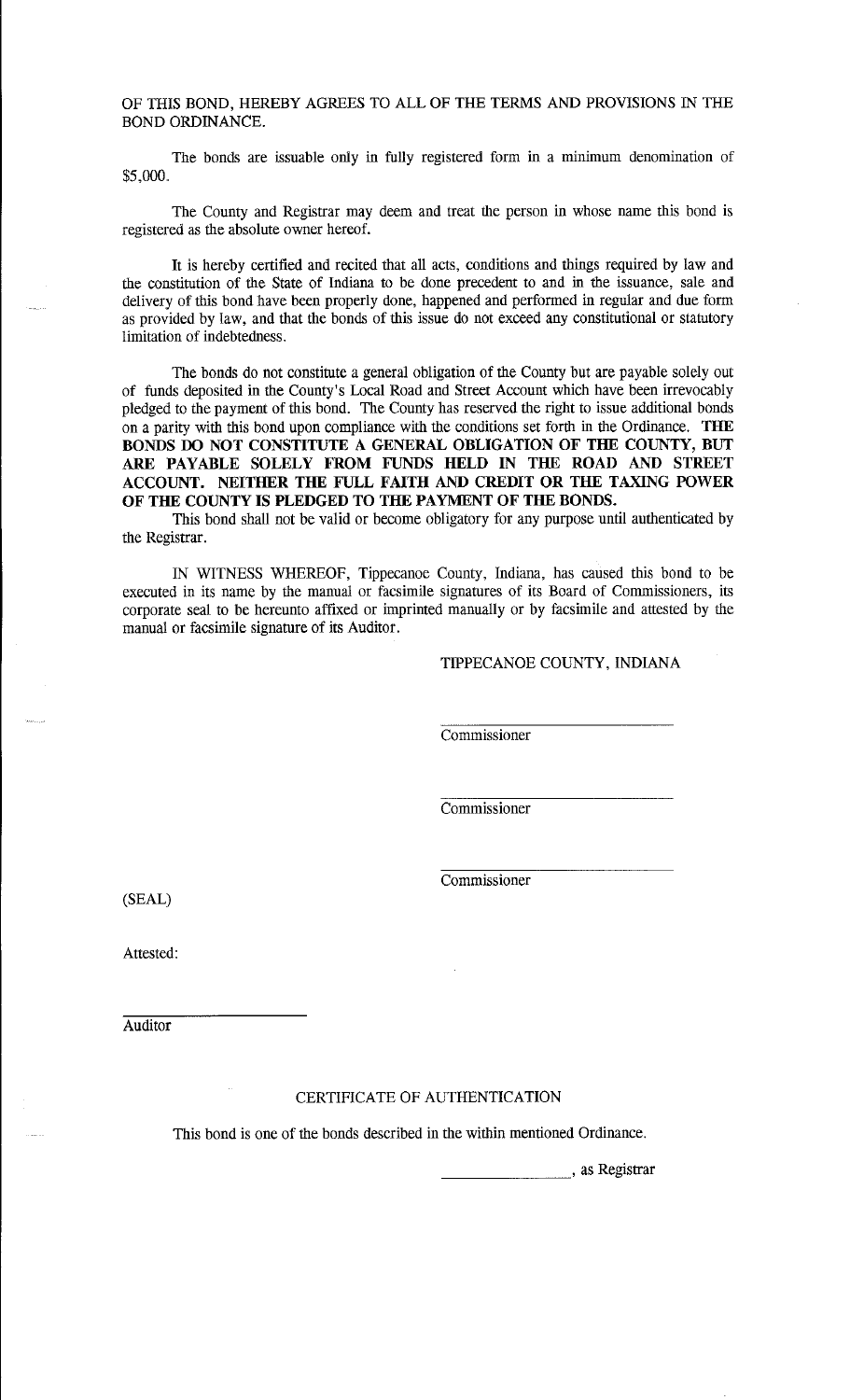## Authorized Representative

## ASSIGNMENT

For value received, the undersigned hereby sells, assigns and transfers unto the within bond and all rights hereunder and hereby irrevocably constitutes and appoints attorney, to transfer this bond on the bond register kept for the County, with full power of substitution in the premises.

Dated:

Signature guaranteed by:

NOTICE: Signature(s) must be guaranteed by an eligible guarantor particular, institution participating in a Securities

Transfer Association recognized signature guarantee program

NOTICE: The signature to this assignment on the face of the within bond in every

without alteration or enlargement or any change whatsoever

Section 6. The County Auditor is hereby authorized and directed to have the bonds and BANs prepared, and the Board of Commissioners and County Auditor are hereby authorized and directed to execute and attest the bonds and BANs in the form and manner herein provided. The County Auditor is hereby authorized and directed to deliver the bonds and BANs to the purchasers thereof after sale made in accordance with the provisions of this ordinance, provided that at the time of delivery the Treasurer shall collect the full amount which the respective purchasers have agreed to pay therefor, which amount shall not be less than 99.7% of the par value of the BANs or said bonds, as the case may be. The proceeds derived from the sale of the BANS and bonds shall be and are hereby set aside for application on the cost of the Projects, the refunding of the BANs, if issued, and the expenses necessarily incurred in connection with the BANs or the bonds, as the case may be. The proper officers of the County are hereby directed to draw all proper and necessary warrants, and to do whatever acts and things which may be necessary to carry out the provisions of this ordinance.

Section 7. Prior to the sale of the bonds the County Auditor shall cause to be published a notice of such sale in the *Lafayette Journal* & *Courier* and the *Lafayette Leader,*  newspapers published in the County, two times, at least one week apart, the first publication made at least fifteen (15) days before the date of the sale and the second publication being made at least three (3) days before the date of the sale, all in accordance with IC 5-1-11 and IC 5-3-1. A notice of sale may also be published one time in the *Court* & *Commercial Record,* and a notice or summary notice may also be published in *The Bond Buyer* in New York, New York. The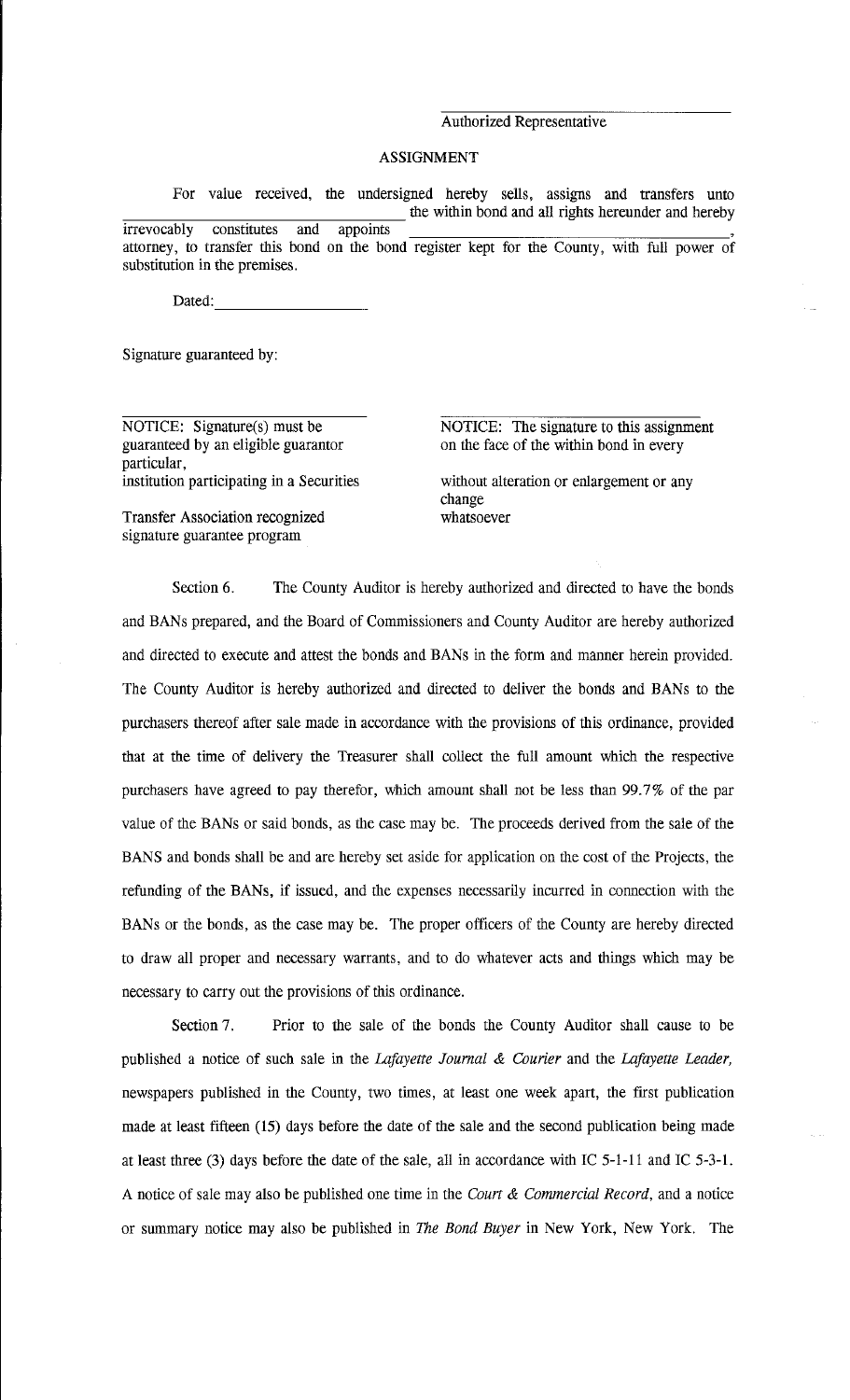bond sale notice shall state the time and place of sale, the character and amount of the bonds, the maximum rate of interest thereon, the terms and conditions upon which bids will be received and the sale made, and such other information as the County Auditor and the attorneys employed by the County shall deem advisable and any summary notice may contain any information deemed so advisable. The notice may provide, among other things, that each bid shall be accompanied by a certified or cashier's check and that in the event the successful bidder shall fail or refuse to accept delivery of the bonds and pay for the same as soon as the bonds are ready for delivery, or at the time fixed in the notice of sale, then said check and the proceeds thereof shall be the property of the County and shall be considered as its liquidated damages on account of such default; that bidders for the bonds will be required to name the rate or rates of interest which the bonds are to bear, not exceeding the maximum rate hereinbefore fixed, and that such interest rate or rates shall be in multiples of one-eighth  $(1/8)$  or one-twentieth  $(1/20)$  of one percent  $(1\%)$ . No conditional bid or bid for less than 99.7% of the par value of the bonds will be considered.

The bonds shall be awarded by the County Auditor to the best bidder who has submitted its bid in accordance with the terms of this ordinance, IC 5-1-11 and the notice of sale. The best bidder will be the one who offers the lowest net interest cost to the County, to be determined by computing the total interest on all of the bonds to their maturities and adding thereto the discount bid, if any, and deducting the premium bid, if any. The right to reject any and all bids shall be reserved. If an acceptable bid is not received on the date of sale, the sale may be continued from day to day thereafter without further advertisement for a period of thirty (30) days, during which time no bid which provides a higher net interest cost to the County than the best bid received at the time of the advertised sale will be considered.

The BANs shall be sold as described in Section 14.

The Board of Commissioners and the County Auditor may also take such other actions or deliver such other certificates as are necessary or desirable in connection with the issuance of the BANs and the bonds and the other documents needed for the financing as they deem necessary or desirable in connection therewith. Prior to delivering the BANs or the bonds the County Auditor shall obtain an investment letter from each of the purchasers of the BANs or the bonds, respectively, in which the purchaser certifies that it is a sophisticated investor, is familiar with the security of the BANS or the bonds, respectively, and understands the risks associated with the BANs or the bonds, respectively.

Prior to the delivery of the BANs or the bonds, the County Auditor shall obtain a legal opinion as to the validity of the BANs or the bonds, respectively, from Ice Miller Donadio  $\&$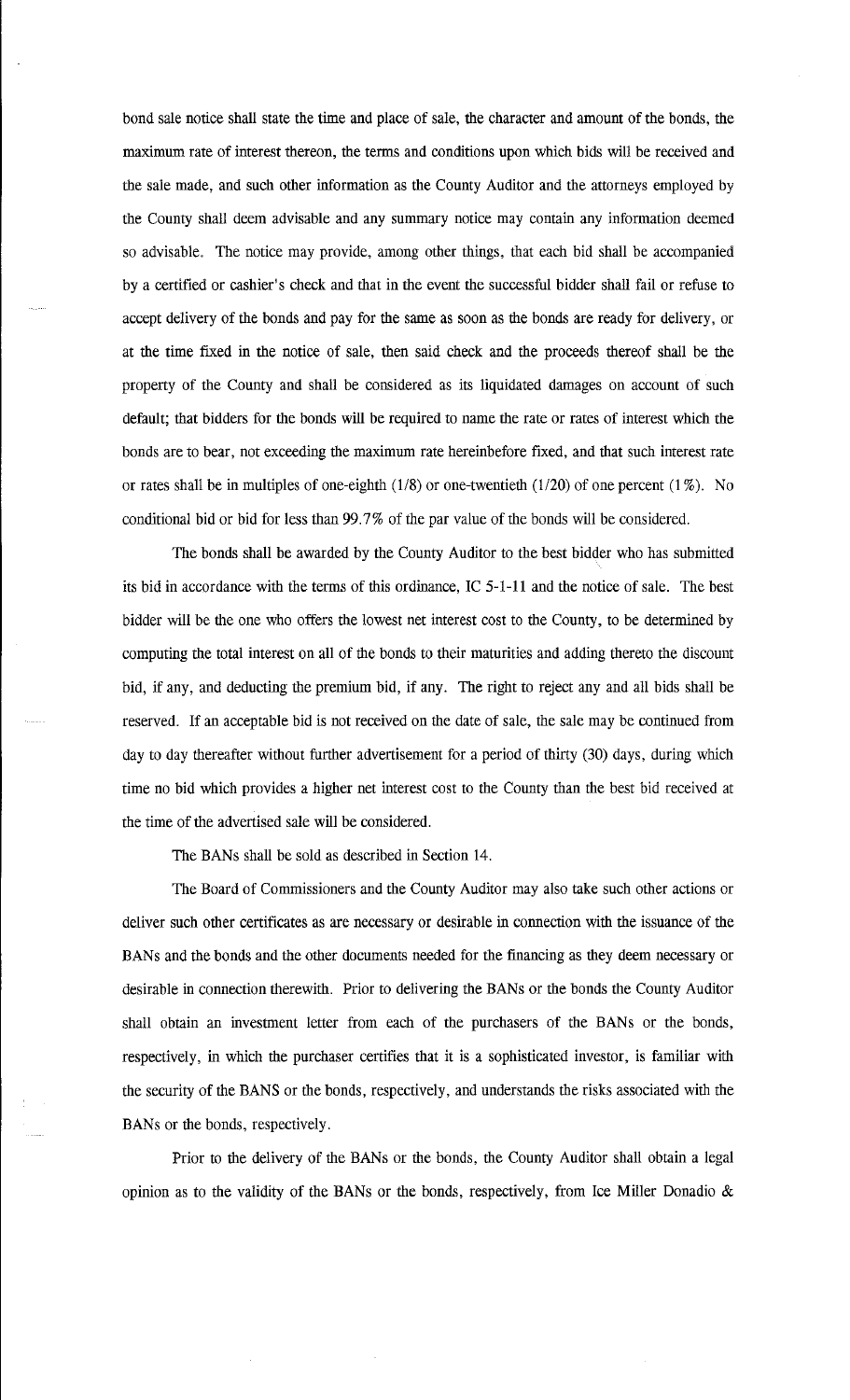Ryan, bond counsel of Indianapolis, Indiana, and shall furnish such opinion to the purchaser of the BANs or the bonds, respectively.

Section 8. After the BANs and the bonds shall have been properly executed and authenticated, the County Auditor shall receive payment therefor, deliver the same to the respective purchasers thereof, and take receipt therefor. The proceeds of the sale of the BANs shall be deposited in the Project Fund created hereby. The proceeds from the sale of the bonds, to the extent not used to refund BANs, shall be paid into the Project Fund. The Project Fund shall be deposited in a separate account of the County and kept separate and apart from all other funds and accounts of the County. The proceeds deposited in the Project Fund and investment earnings on amounts in the Project Fund shall be expended only to pay the costs of the Projects, refunding the BANs, if issued, and costs incurred in connection with the issuance of bonds and BANs. Any balance or balances remaining unexpended in the Project Fund after the completion of the Projects, which are not required to meet unpaid obligations incurred in connection with the acquisition and development of the Projects, shall either (i) be used to repay the BANs or the bonds or (ii) be used for the same purpose or type of project for which the BANs or bonds were issued, all in accordance with IC 5-1-13, as amended.

Section 9. Any accrued interest received by the County upon delivery of the bonds shall be deposited in the Payment Subaccount of the Road and Street Account (as identified below) and used to pay interest on the BANs or the bonds on the first payment date. Upon receipt of local road and street funds from the State of Indiana each month, the County shall deposit in the Payment Subaccount of the Local Road and Street Account ("Payment Subaccount") an amount sufficient to pay the principal of and interest on the BANs and the bonds together with all fiscal agency charges, due on the next payment date. All moneys in the Payment Subaccount of the Road and Street Account shall be used solely for the purpose of paying principal of and interest on the BANs or the bonds. The moneys deposited into the Payment Subaccount of the Road and Street Account, on an annual basis, shall not exceed the amount of principal and interest and any fiscal agency charges due on the BANs or the bonds for the next succeeding year. Any local road and street funds not needed to pay debt service on the BANs or the bonds may be used by the County for any purpose.

Section 10. The County reserves the right to authorize and issue additional BANs or bonds at any time ranking on a parity with the BANs. The County also reserves the right to authorize and issue additional bonds on a parity with the bonds authorized by this ordinance, subject to the following conditions: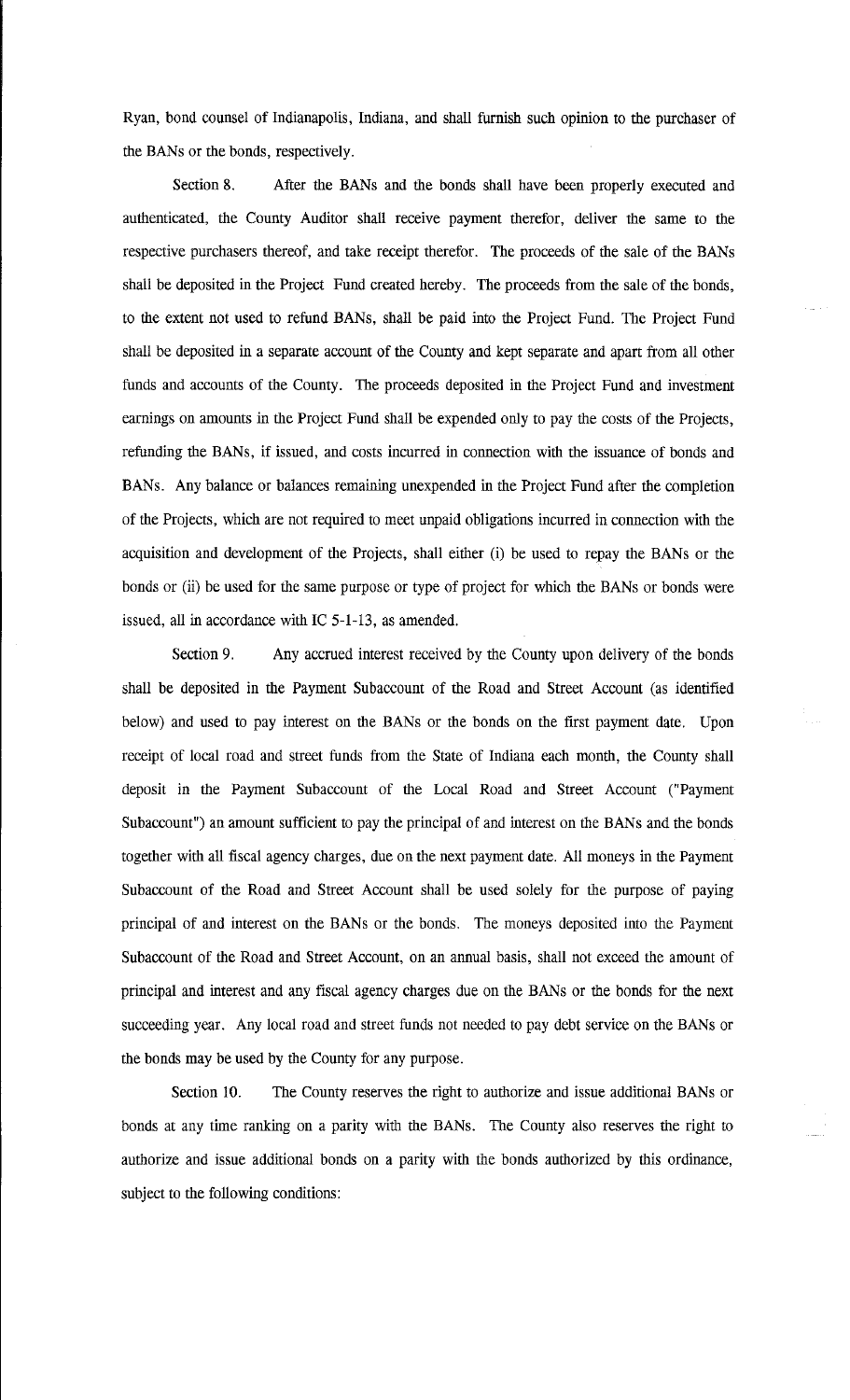(a) All interest and principal payments of the bonds shall have been paid to date in accordance with the terms thereof, with no payments in arrears;

(b) Payments of principal and interest on the additional parity bonds shall be payable semiannually in approximately equal installments on the first day of the months in which the BANs are payable if the BANs are payable annually or semiannually or payments of principal and interest shall be payable on the first day of each month in the years which such principal and interest are payable if the BANs are payable monthly.

Section 11. If, when the BANs or bonds issued hereunder shall have become due and payable in accordance with their terms or shall have been duly called for redemption or irrevocable instructions to call the BANs or bonds, respectively, for redemption shall have been given, and the whole amount of the principal and the interest and the premium, if any, so due and payable upon all of the BANs or bonds, respectively, then outstanding shall be paid; or (i) sufficient moneys, or (ii) direct obligations of, or obligations the principal of and interest on which are unconditionally guaranteed by, the United States of America, the principal of and the interest on which when due will provide sufficient moneys, shall be held in trust for such purpose, and provision shall also be made for paying all fees and expenses for the redemption, then and in that case the BANs or bonds, respectively, issued hereunder shall no longer be deemed outstanding under this ordinance.

Section 12. (a) The County Auditor is hereby authorized to invest moneys pursuant to IC 5-1-14-3, IC 5-13 and the provisions of this ordinance at a yield (subject to applicable requirements of federal law to ensure such yield is the then current market rate) to the extent necessary or advisable to preserve the exclusion from gross income of interest on the bonds and BANs under federal tax law.

(b) The County Auditor shall keep full and accurate records of investment earnings and income from moneys held in the funds and accounts created or referenced herein. In order to comply with the provisions of the ordinance, the County Auditor is hereby authorized and directed to employ consultants or attorneys from time to time to advise the County as to requirements of federal law to preserve the tax exclusion.

Section 13. In order to preserve the exclusion of interest on the bonds and BANs from gross income for federal tax purposes under Section 103 of the Internal Revenue Code of 1986 as existing on the date of issuance of the bonds or BANs, as the case may be ("Code"), and as an inducement to the purchasers of the bonds and BANs, the County represents, covenants and agrees: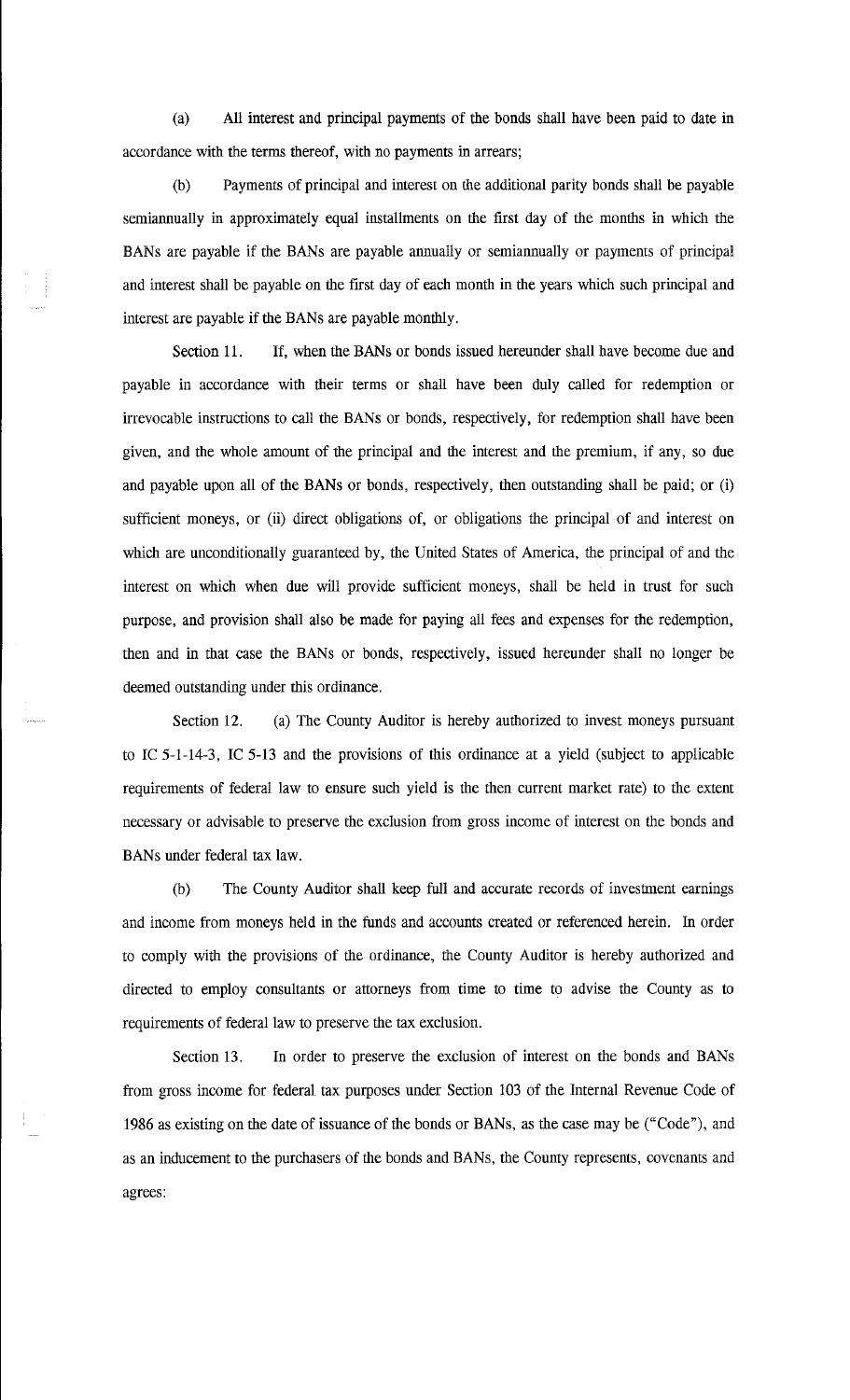(a) The Projects will be available for use by members of the general public. Use by a member of the general public means use by natural persons not engaged in a trade or business. No person or entity other than the County or another state or local governmental unit will use more than 10% of the proceeds of the bonds or BANs or property financed by the bond or BAN proceeds other than as a member of the general public. No person or entity other than the County or another state or local governmental unit will own property financed by bond or BAN proceeds or will have actual or beneficial use of such property pursuant to a lease, a management, service or incentive payment contract, an arrangement including a take-or-pay or other type of output contract or any other type of arrangement that conveys other special legal entitlements and differentiates that person's or entity's use of such property from the use by the general public, unless such uses in the aggregate relate to no more than 10 % of the proceeds of the BANs or the bonds, as the case may be. If the County enters into a management contract for all or a portion of the Projects, the terms of the contract will comply with the applicable regulations and IRS Revenue Procedure 97-13, as it may be amended, supplemented or superseded from time to time, so that the contract will not give rise to private business use under the Code and the applicable regulations unless such use in the aggregate will not relate to more than 10% of the proceeds of the bonds or BANs, as the case may be.

(b) No more than 10% of the principal of or interest on the bonds or BANs is, under the terms of the bonds, BANS, this ordinance or any underlying arrangement, directly or indirectly, secured by an interest in property used or to be used for any private business use or payments in respect of such property, or to be derived from payments (whether or not to the County) in respect of property or borrowed money used or to be used for a private business use.

(c) No more than 5% of the bond or BAN proceeds will be loaned to any entity or person other than a state or local governmental unit. No more than 5% of the bond or BAN proceeds will be transferred, directly or indirectly, or deemed transferred to a non-governmental person in any manner that would in substance constitute a loan of the bond or BAN proceeds.

(d) The County reasonably expects, as of the date hereof, that the bonds and BANs will not meet either the private business use test described in paragraph (a) and (b) above or the private loan test described in paragraph (c) above during the entire term of the bonds or BANs, as the case may be.

(e) No more than 5% of the proceeds of the bonds or BANs will be attributable to private business use as described in (a) and private security or payments described in (b) attributable to unrelated or disproportionate private business use. For this purpose, the private business use test is applied by taking into account only use that is not related to any government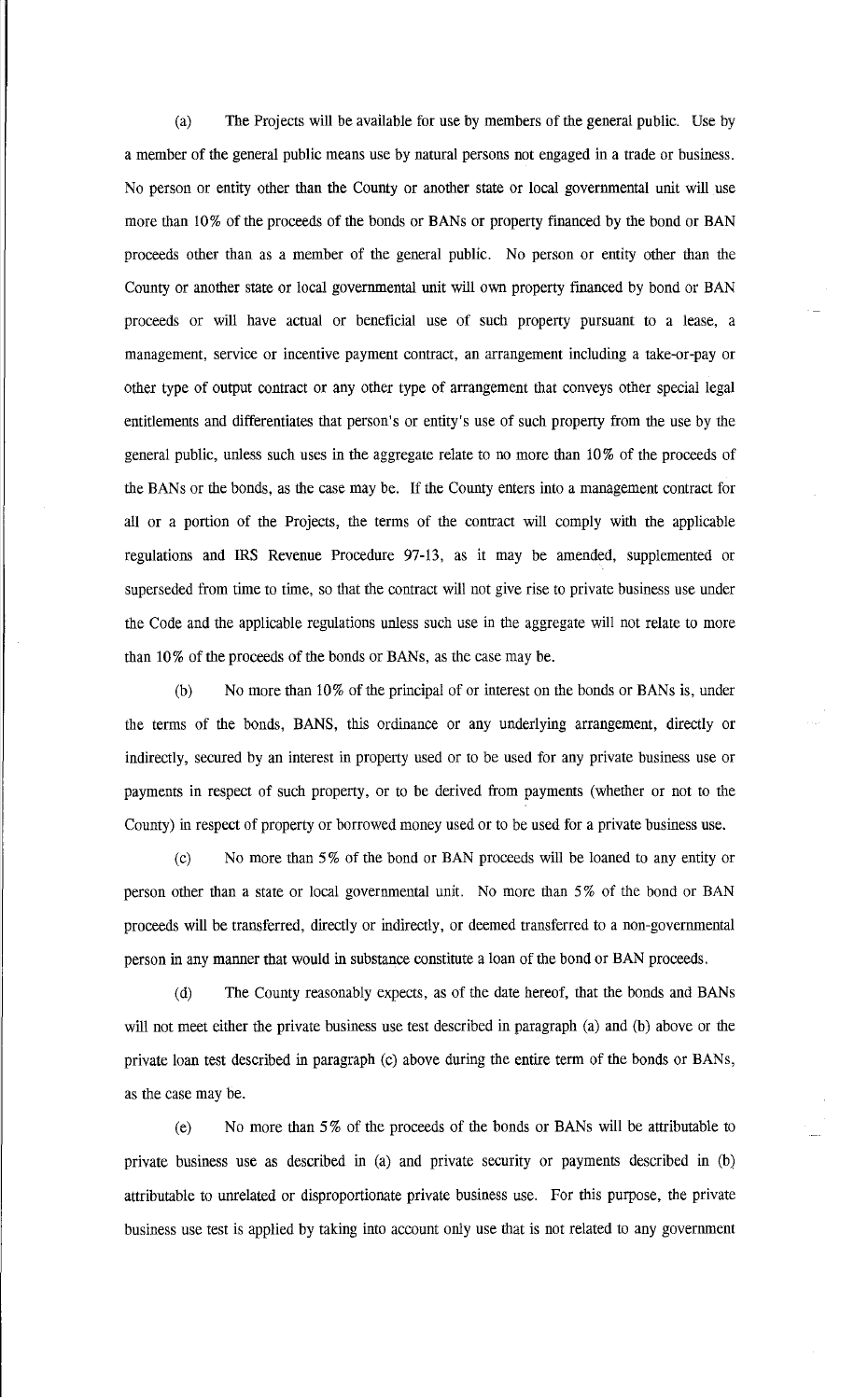use of proceeds of the issue (Unrelated Use) and use that is related but disproportionate to any governmental use of those proceeds (Disproportionate Use).

(f) The County will not take any action nor fail to take any action with respect to the bonds or BANs that would result in the loss of the exclusion from gross income for federal tax purposes on the bonds or BANs pursuant to Section 103 of the Code, nor will the County act in any other manner which would adversely affect such exclusion. The County covenants and agrees not to enter into any contracts or arrangements which would cause the bonds or BANs to be treated as private activity bonds under Section 141 of the Code.

(g) It shall not be an event of default under this ordinance if the interest on any bond or BAN is not excludable from gross income for federal tax purposes or otherwise pursuant to any provision of the Code which is not currently in effect and in existence on the date of issuance of the bonds or BANs, as the case may be.

(h) These covenants are based solely on current law in effect and in existence on the date of delivery of such bonds and BANs, as the case may be.

- (i) The County represents that:
	- (1) The County is a governmental unit with general taxing powers, which powers include the power to impose taxes of general applicability that, when collected, may be used for the general purposes of the County;
	- (2) The BANs and the bonds are not private activity bonds as defined in Section 141 of the Code;
	- (3) At least 953 of the net proceeds of the BANs and bonds will be used for local governmental activities of the County or of a governmental unit, the jurisdiction of which is entirely within the jurisdiction of the County;
	- (4) The aggregate face amount of all tax-exempt bonds (other than private activity bonds) issued by the County and all units subordinate to the County, including on-behalf-of issuer and subordinate entities as those terms are defined in Regulations Section  $1.148 - 8(c)(2)$ , is not reasonably expected to exceed \$5,000,000 in calendar year 2000; and
	- (5) The County has not been formed or availed of to otherwise avoid the purposes of the \$5,000,000 size limitation.

Therefore, the County meets the requirements of Section  $148(f)(4)(D)$  of the Code and will not have to rebate any arbitrage profits to the United States.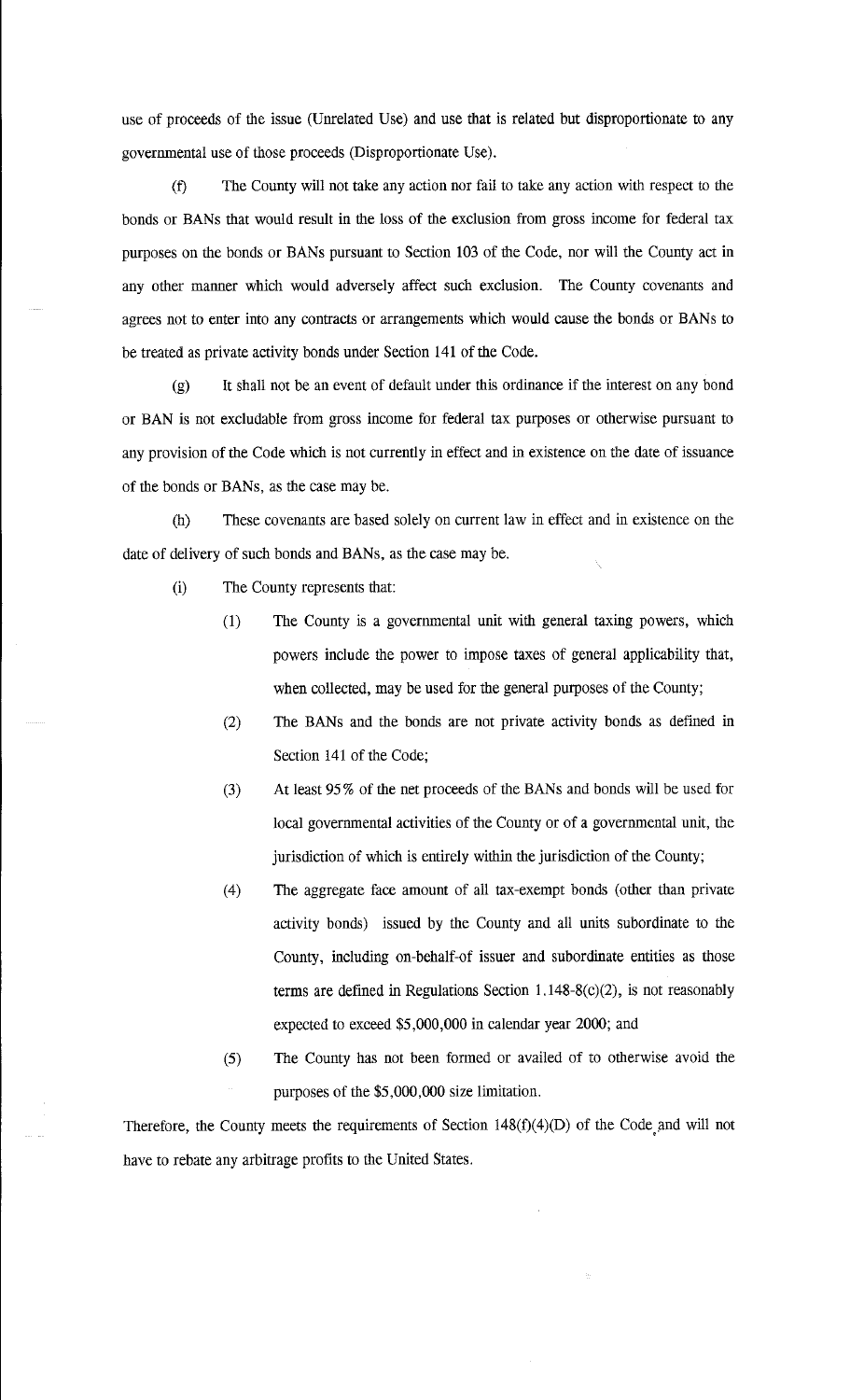- G) The County represents that:
	- (1) The bonds and BANs are not private activity bonds as defined in Section 141 of the Code;
	- (2) The County hereby designates the bonds and BANs as qualified tax-exempt obligations for purposes of Section 265(b) of the Code;
	- (3) The reasonably anticipated amount of qualified tax-exempt obligations (including qualified  $501(c)(3)$  obligations and tax-exempt leases but excluding other private activity bonds) which will be issued by the County, and all entities subordinate to the County during 2000 does not exceed \$10,000,000; and
	- (4) The County will not designate more than \$10,000,000 of qualified tax-exempt obligations during 2000.

Therefore, if issued in 2000 the bonds and BANs qualify for the exception in the Code from the disallowance of 100% of the deduction by financial institutions of interest expense allocable to newly acquired tax-exempt obligations.

(k) It shall not be an event of default under this ordinance if the interest on any bond or BAN is not excludable from gross income for federal tax purposes or otherwise pursuant to any provision of the Code which is not currently in effect and in existence on the date of issuance of the bonds or BANs, as the case may be.

(!) All officers, employees and agents of the County are authorized and directed to provide certifications of facts and estimates that are material to the reasonable expectations of the County as of the date the bonds and BANs are issued and to enter into covenants on behalf of the County evidencing the County's commitments made herein. In particular, all or any officers of the County (including the Board of Commissioners, the Auditor and the Treasurer) are authorized to certify and enter into covenants for the County regarding the facts and circumstances and reasonable expectations of the County on the date the bonds and BANs are issued and the commitments made by the County in this Ordinance regarding the amount and use of the proceeds of the bond5 and BANs.

Section 14. (a) The County, having satisfied all the statutory requirements for the issuance of its bonds, may elect to issue its BAN or BANs to a financial institution pursuant to a Bond Anticipation Note Purchase Agreement (the "BAN Purchase Agreement") to be entered into between the County and the purchaser of the BAN or BANs. The County Council hereby authorizes the issuance and execution of the BAN or BANs in lieu of initially issuing bonds to provide financing for the Projects until permanent financing becomes available. It shall not be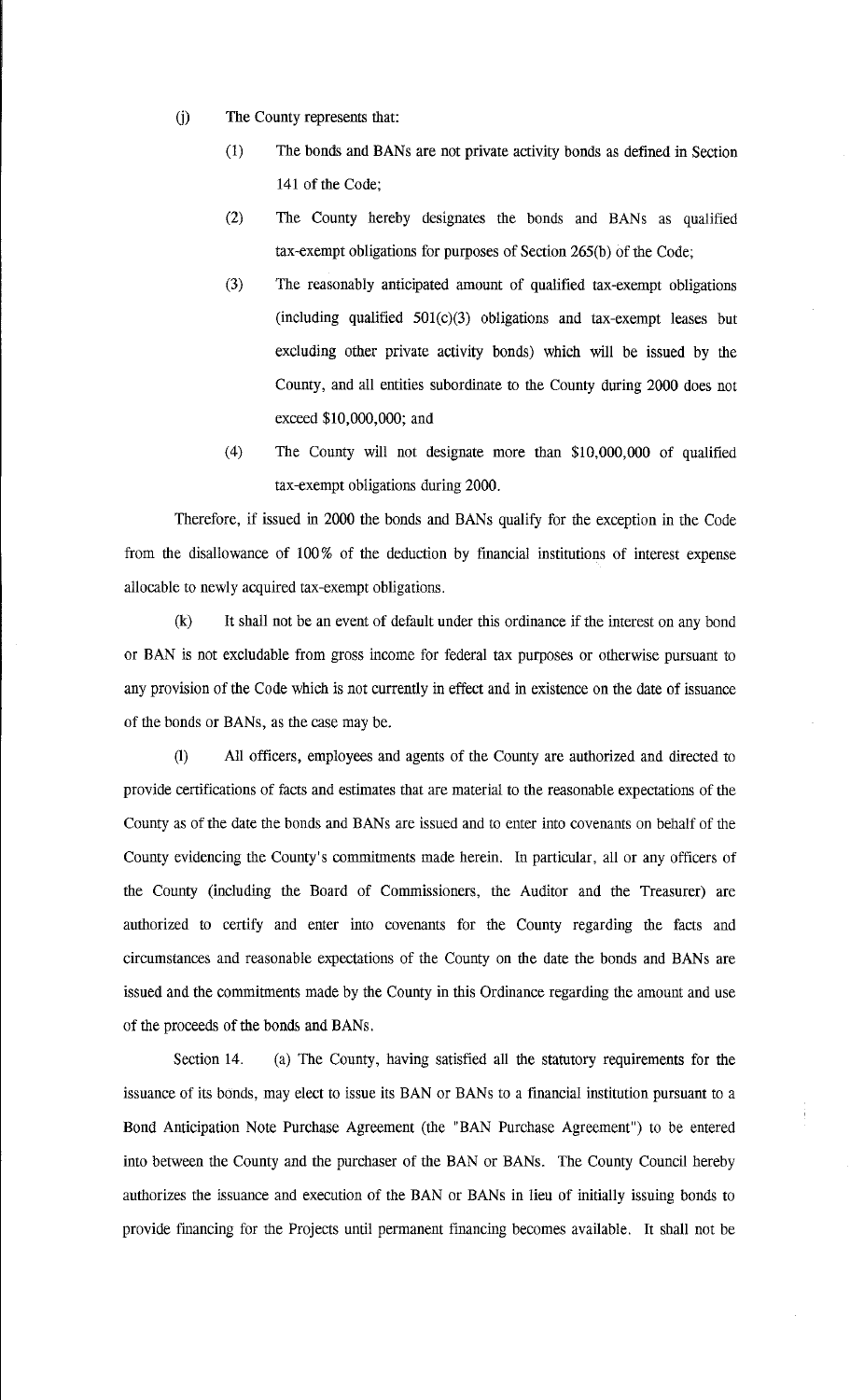necessary for the County to repeat the procedures for the issuance of its bonds, as the procedures followed before the issuance of the BAN or BANs are for all purposes sufficient to authorize the issuance of the bonds and the use of the proceeds to repay the BAN or BANs.

(b) The Board of Commissioners and the Auditor are hereby authorized to execute a BAN Purchase Agreement in such form or substance as they shall approve consistent with the terms of this ordinance acting upon the advice of counsel. The Board of Commissioners and the Auditor may also take such other actions or deliver such other certificates as are necessary or desirable in connection with the issuance of the BANs or the bonds and the other documents needed for the financing as they deem necessary or desirable in connection therewith.

Section 15. Distribution of a Private Placement Memorandum (preliminary and final) for the BANs and the bonds, respectively, prepared on behalf of the County by Financial Solutions Group, Inc., is hereby authorized and approved and the Board of Commissioners and the County Auditor are authorized and directed to execute the Private Placement Memorandum on behalf of the County in a form consistent with this ordinance. The Board of Commissioners is hereby authorized to designate the Private Placement Memorandum as "nearly final" for purposes of Rule 15c2-12 as promulgated by the Securities and Exchange Commission.

Section 16. The County has determined that it may be beneficial to the County to have the bonds and BANs held by a central depository system pursuant to an agreement between the County and The Depository Trust Company, New York, New York ("Depository Trust Company") and have transfers of the Bonds and BANs effected by book-entry on the books of the central depository system ("Book Entry System"). The bonds and BANs may be initially issued in the form of a separate single authenticated fully registered bond or BAN for the aggregate principal amount of each separate maturity of the bonds and BANs, respectively. In such case, upon initial issuance, the ownership of such bonds and BANs shall be registered in the register kept by the Registrar in the name of CEDE & CO., as nominee of the Depository Trust Company.

With respect to the bonds and BANs registered in the register kept by the Registrar in the name of CEDE & CO., as nominee of the Depository Trust Company, the County and the Paying Agent shall have no responsibility or obligation to any other holders or owners (including any beneficial owner ("Beneficial Owner")) of the bonds or BANs with respect to (i) the accuracy of the records of the Depository Trust Company, CEDE & CO., or any Beneficial Owner with respect to ownership questions, (ii) the delivery to any bondholder (including any Beneficial Owner) or any other person, other than the Depository Trust Company, of any notice with respect to the bonds or BANs including any notice of redemption, or (iii) the payment to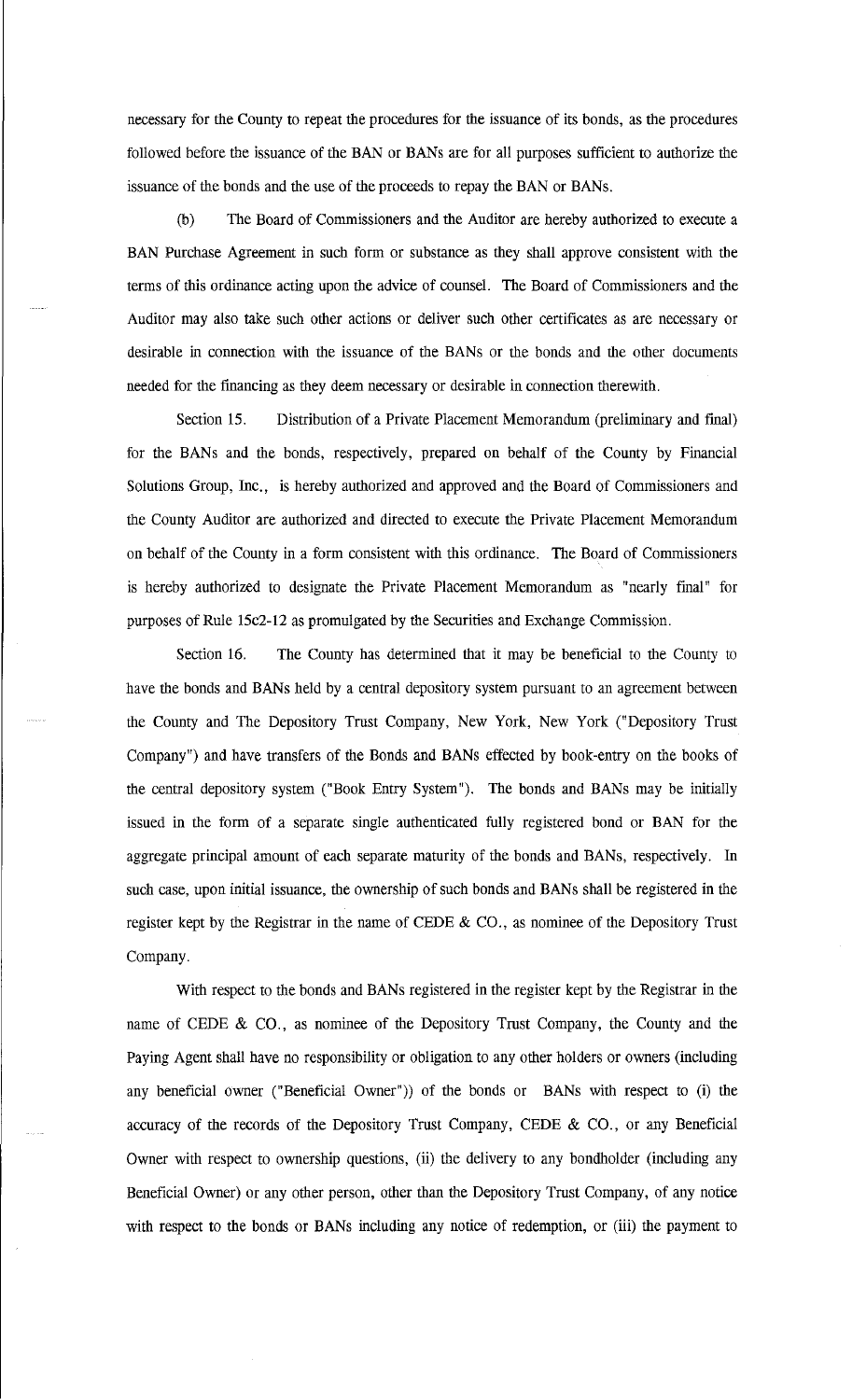any bondholder or noteholder , as the case may be (including any Beneficial Owner) or any other person, other than the Depository Trust Company, of any amount with respect to the principal of, or premium, if any, or interest on the bonds or BANs except as otherwise provided herein.

No person other than the Depository Trust Company shall receive an authenticated bond or BAN evidencing an obligation of the County to make payments of the principal of and premium, if any, and interest on the bonds and BANs pursuant to this ordinance. The County and the Registrar and Paying Agent may treat as and deem the Depository Trust Company or CEDE & CO. to be the absolute bondholder of each of the bonds and noteholder of each of the BANs for the purpose of (i) payment of the principal of and premium, if any, and interest on such bonds and BANs; (ii) giving notices of redemption and other notices permitted to be given to bondholders with respect to such bonds and BANs; (iii) registering transfers with respect to such bonds and BANs; (iv) obtaining any consent or other action required or permitted to be taken of or by bondholders; (v) voting; and (vi) for all other purposes whatsoever. The Paying Agent shall pay all principal of and premium, if any, and interest on the bonds and BANs only to or upon the order of the Depository Trust Company, and all such payments shall be valid and effective fully to satisfy and discharge the County's and the Paying Agent's obligations with respect to principal of and premium, if any, and interest on the bonds and BANs to the extent of the sum or sums so paid. Upon delivery by the Depository Trust Company to the County of written notice to the effect that the Depository Trust Company has determined to substitute a new nominee in place of CEDE & CO., and subject to the provisions herein with respect to consents, the words "CEDE  $\&$  CO." in this ordinance shall refer to such new nominee of the Depository Trust Company. Notwithstanding any other provision hereof to the contrary, so long as any bond or BAN is registered in the name of CEDE  $\&$  CO., as nominee of the Depository Trust Company, all payments with respect to the principal of and premium, if any, and interest on such bonds and BANs and all notices with respect to such bonds and BANs shall be made and given, respectively, to the Depository Trust Company as provided in a representation letter from the County to the Depository Trust Company.

Upon receipt by the County of written notice from the Depository Trust Company to the effect that the Depository Trust Company is unable or unwilling to discharge its responsibilities and no substitute depository willing to undertake the functions of the Depository Trust Company hereunder can be found which is willing and able to undertake such functions upon reasonable and customary terms, then the bonds and BANs shall no longer be restricted to being registered in the register of the County kept by the Registrar in the name of CEDE  $\&$  CO., as nominee of the Depository Trust Company, but may be registered in whatever name or names the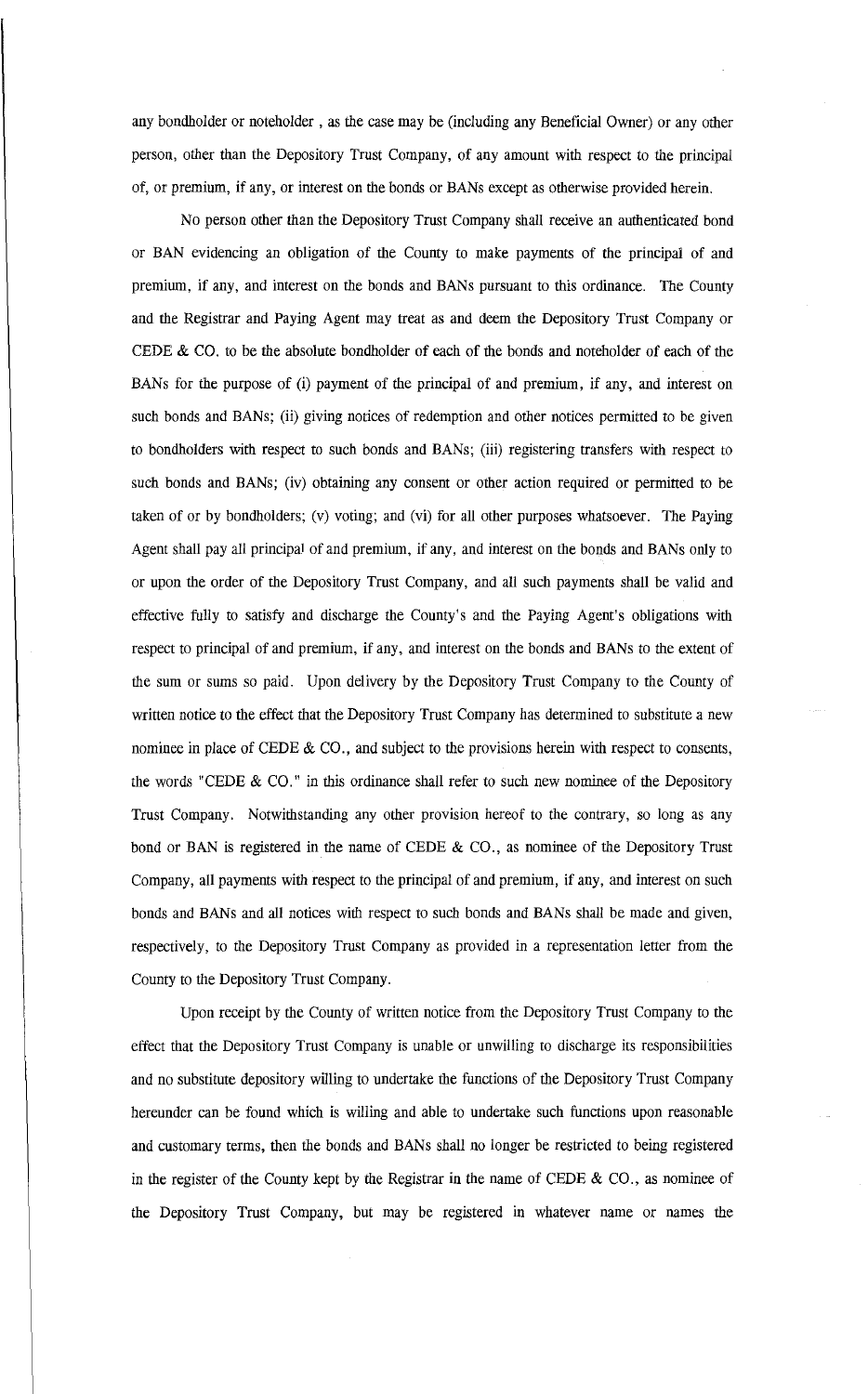bondholders or noteholders, as the case may be, transferring or exchanging the bonds and BANs shall designate, in accordance with the provisions of this ordinance.

If the County determines that it is in the best interest of the bondholders or noteholders that they be able to obtain certificates for the fully registered bonds or BANs, as the case may be, the County may notify the Depository Trust Company and the Registrar, whereupon the Depository Trust Company will notify the Beneficial Owners of the availability through the Depository Trust Company of certificates for the bonds and BANs. In such event, the Registrar shall prepare, authenticate, transfer and exchange certificates for the bonds and BANs as requested by the Depository Trust Company and any Beneficial Owners in appropriate amounts, and whenever the Depository Trust Company requests the County and the Registrar to do so, the Registrar and the County will cooperate with the Depository Trust Company by taking appropriate action after reasonable notice (i) to make available one or more separate certificates evidencing the fully registered bonds and BANs of any Beneficial Owner's Depository Trust Company account or (ii) to arrange for another securities depository to maintain custody of certificates for and evidencing the bonds and BANs.

If the bonds or BANs shall no longer be restricted to being registered in the name of the Depository Trust Company, the Registrar shall cause said bonds or BANs to be printed in blank in such number as the Registrar shall determine to be necessary or customary; provided, however, that the Registrar shall not be required to have such bonds or BANs printed until it shall have received from the County indemnification for all costs and expenses associated with such printing.

In connection with any notice or other communication to be provided to bondholders or noteholders by the County or the Registrar with respect to any consent or other action to be taken by bondholders or noteholders, the County or the Registrar, as the case may be, shall establish a record date for such consent or other action and give the Depository Trust Company notice of such record date not less than fifteen (15) calendar days in advance of such record date to the extent possible.

So long as said bonds or BANs are registered in the name of the Depository Trust Company or CEDE  $\&$  CO. or any substitute nominee, the County and the Registrar and Paying Agent shall be entitled to request and to rely upon a certificate or other written representation from the Beneficial Owners of the bonds or BANs or from the Depository Trust Company on behalf of such Beneficial Owners stating the amount of their respective beneficial ownership interests in the bonds or BANs and setting forth the consent, advice, direction, demand or vote of the Beneficial Owners as of a record date selected by the Registrar and the Depository Trust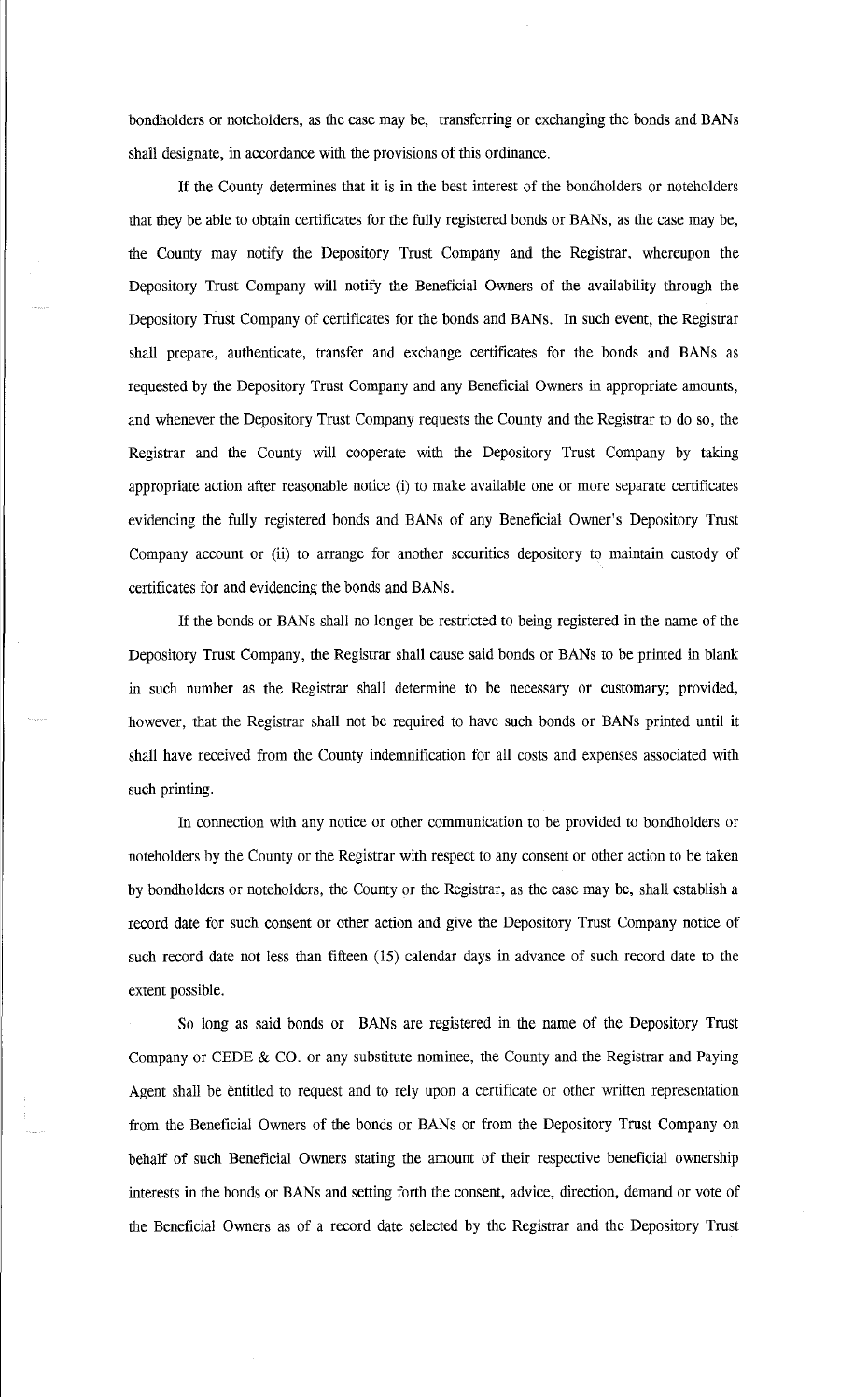Company, to the same extent as if such consent, advice, direction, demand or vote were made by the bondholders or noteholders, as the case may be, for purposes of this ordinance and the County and the Registrar and Paying Agent shall for such purposes treat the Beneficial Owners as the bondholders or noteholders, as the case may be. Along with any such certificate or representation, the Registrar may request the Depository Trust Company to deliver, or cause to be delivered, to the Registrar a list of all Beneficial Owners of the bonds and BANs, respectively, together with the dollar amount of each Beneficial Owner's interest in the bonds and BANs, respectively and the current addresses of such Beneficial Owners.

Section 17. All ordinances and parts of ordinances in conflict herewith are hereby repealed.

Section 18. This ordinance shall be in full force and effect immediately upon its passage.

Adopted and passed this the 14th day of December, 1999.

## TIPPECANOE COUNTY COUNCIL

~ President effre

*Loru1io* .m1 Vice President Connie Basham, Vice President

David S. Byers

*P,*   $\cal$ Margaret K $\mathcal{A}$ Bell

<u>Le for deregled</u><br>Jeffrey*l*A. Kemper

David S. Koltick<sup>)</sup> David S. Koltick<br>*Concele L. Linux th*<br>Ronald L. Fruitt

ATTEST:

obert Planténga, Audito

Yes

Yes

Yes

Yes

Yes

Yes

Yes